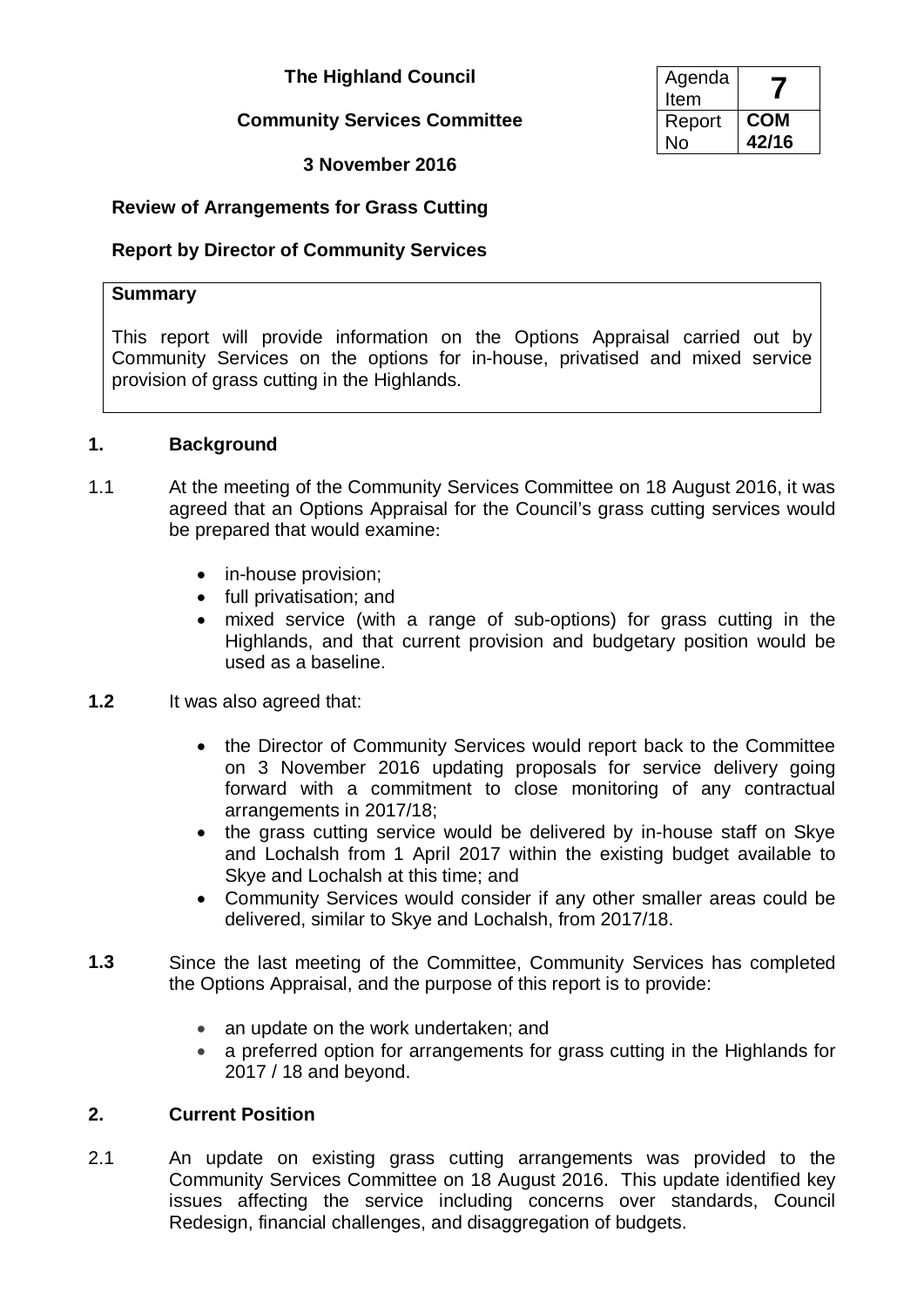- 2.2 An update was also provided on the status of the procurement of grass cutting services for areas not being insourced at that time, i.e. Badenoch and Strathspey, Inverness, Lochaber, Mid Ross and West Ross.
- 2.3 Since August, grass cutting services have continued to be delivered through existing arrangements, and the decisions of the Committee have been implemented as follows:
	- the grass cutting contract with Golders for Skye and Lochalsh was terminated at the end of October 2016;
	- the contract with ISS for Badenoch and Strathspey, Inverness, Lochaber, Mid and West Ross expired at the end of October 2016; and
	- grass cutting has continued to be delivered in-house in Sutherland, Caithness and East Ross.
- 2.4 Community Services have also:
	- arranged for winter maintenance work to be provided in-house in Inverness, Nairn and Lochaber;
	- investigated arrangements for grounds maintenance work to be delivered during summer 2017; and
	- carried out an indicative Options Appraisal assessing the respective merits of the 3 alternative methods of service delivery agreed at August's Committee.
- 2.5 The current cost of providing grass cutting services throughout the Highlands is £2.393m. This is included in the overall Grounds Maintenance budget of £4.2m. These costs have remained the same since 2011, when grass cutting was competitively tendered to realise a saving of £600k
- 2.6 Additional savings of £40k for financial years 2017/18 and 2018/19 have also been agreed, and this report's proposals are based on all previous and future agreed savings being achieved.

## **3. Review of Existing Arrangements for Grass Cutting**

- 3.1 Community Services recognises the importance of Grounds Maintenance services to our communities. We also recognise the concerns that Members and communities have over the quality of the work being carried out, both this year and in previous years. In order to address these concerns, we have started a review of all our Grounds Maintenance services. Activities within the scope of this review include:
	- grass cutting in areas such as town centres, parks, residential areas and sports facilities;
	- weed control in our residential areas;
	- verge maintenance on our main roads; and
	- shrub bed maintenance
- 3.2 The tasks completed to date include:
	- updating of our asset database;
	- confirming all of the work that we need to carry out on these assets and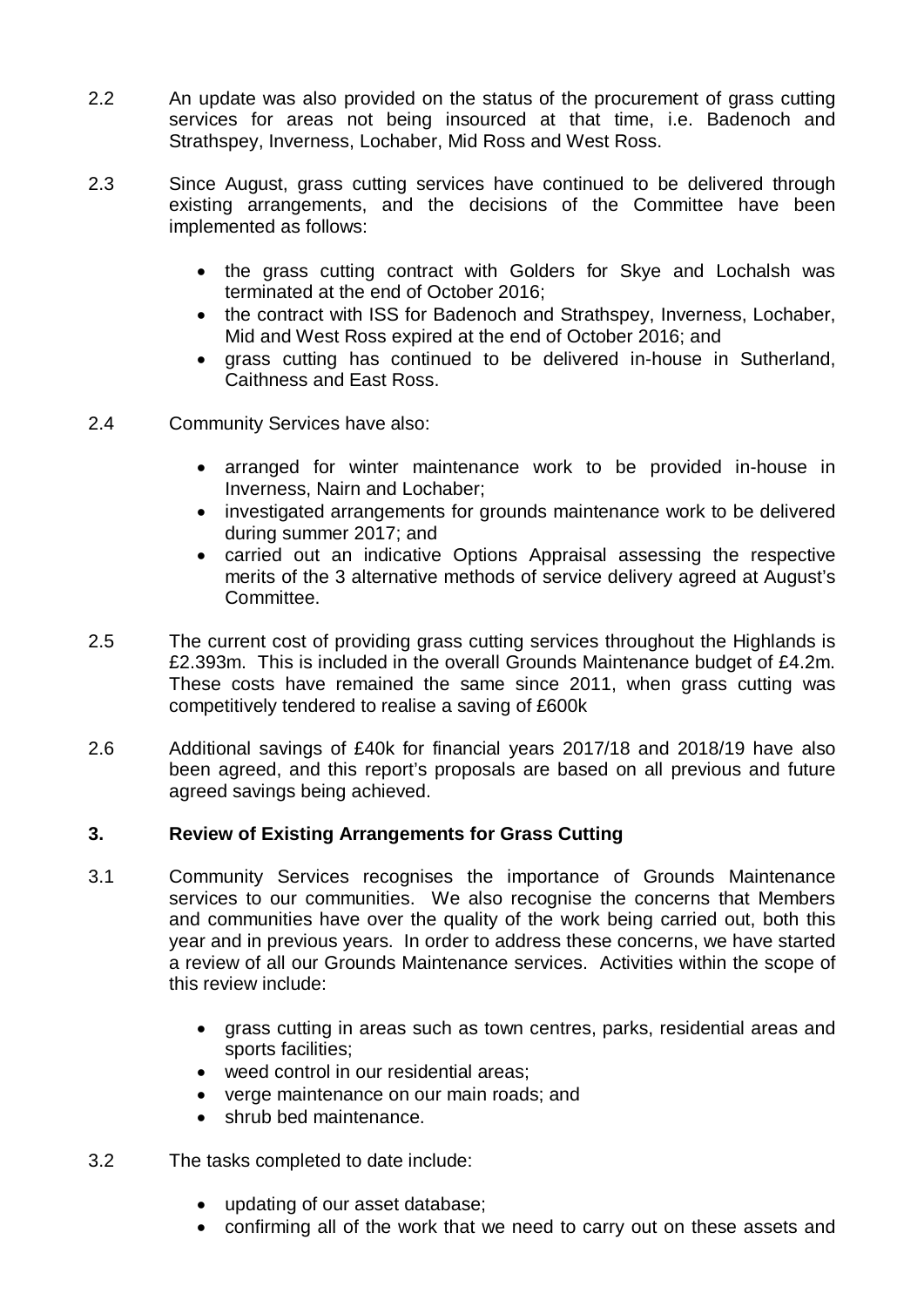how often; and

- establishing the resources required, in terms of employees and machinery, to carry out this work.
- 3.3 It is also proposed that a revised specification for Amenity Services is developed that will allow the Council to target resources towards our priorities for the economy, tourism and localism, whilst ensuring that our neighbourhoods remain attractive to residents, visitors and businesses. By focussing on these outcomes, Amenity Services will be more flexible in terms of its resources and activities, whilst still being responsive to the needs of our stakeholders. It is proposed that this specification is developed over the coming Winter, with a report being submitted to the next Community Services Committee in February 2017.
- 3.4 We have also taken this opportunity to review our arrangements for quality control and performance management. It is acknowledged that existing arrangements have not provided sufficient information to allow effective scrutiny and decision-making by both Members and Officers.
- 3.5 We are therefore investigating a performance management system that will provide the level of detail sought, whilst at the same time being straightforward to implement and understand. Such a system should:
	- measure the quality of local environments from the perspective of the service user;
	- be more easily understood by its target audience;
	- be easily incorporated into business as usual for operational teams; and
	- be straightforward for communities to use to measure performance of service providers.

## **4. Options Appraisal**

- 4.1 In conducting the Options Appraisal, 7 criteria were developed to allow effective comparison between the 3 options agreed. These criteria are:
	- the overall cost of service;
	- effective management of risk, including financial, legal and reputational;
	- flexibility of service delivery in an uncertain financial climate;
	- opportunities for income generation and developing a more commercial approach;
	- developing capacity to provide support for, for example, events and winter maintenance activities;
	- performance management; and
	- alignment with the Council's localism agenda.

## **4.2 Cost of Service**

- 4.2.1 The current cost of providing grass cutting services throughout the Highlands is £2.393m. This is included in the of the overall Grounds Maintenance budget of £4.2m, and has been the same since a saving of £600k was realised when the services were subject to competitive tendering in 2011.
- 4.2.2 The existing grass cutting contract with Golders for the Skye and Lochalsh areas has a value of £136k. This work will be brought in-house in 2017 following the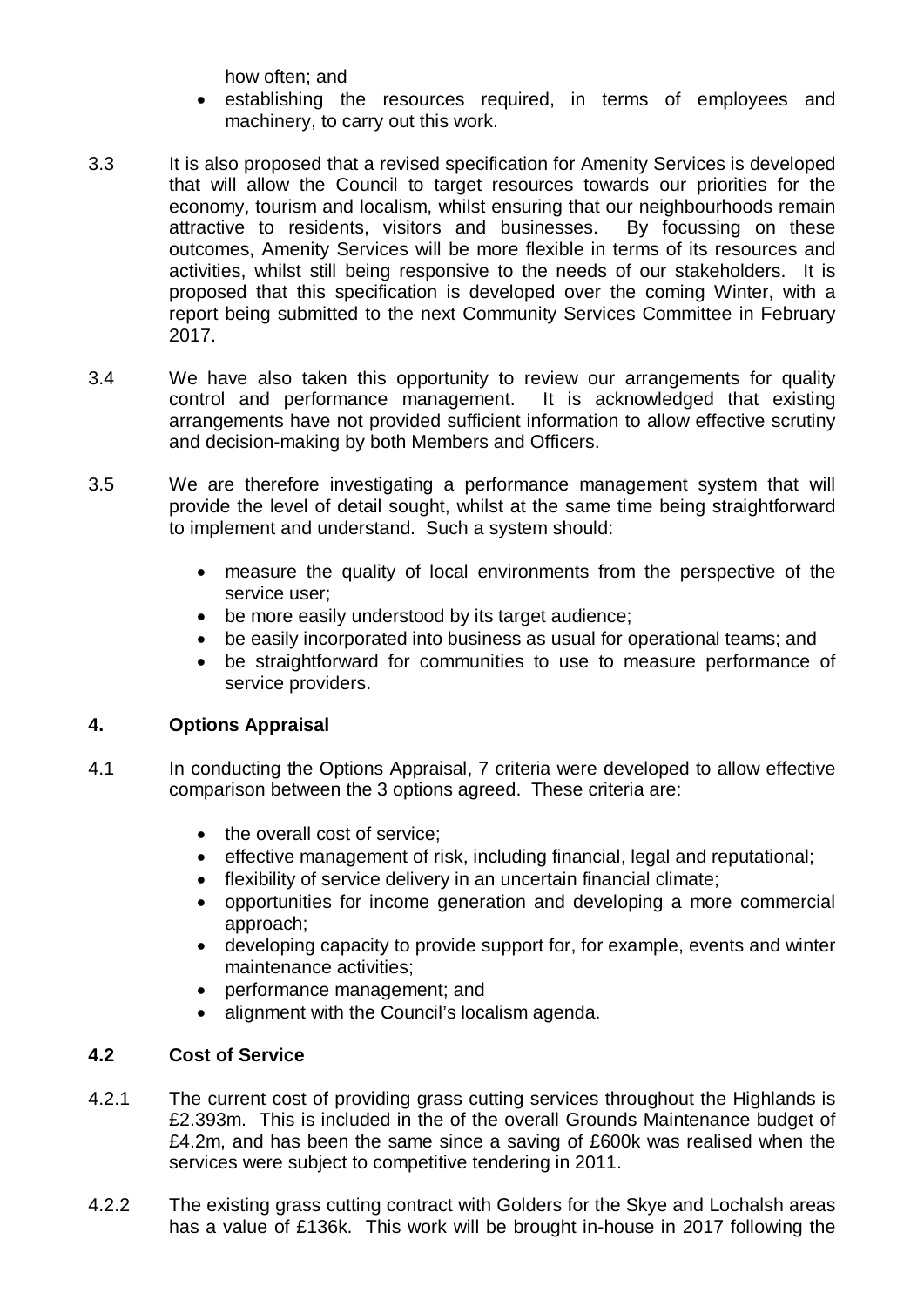Committee's decision on 18 August 2016.

- 4.2.3 The grass cutting contract with ISS has reached the end of its second extension period, and needs to be renewed for 2017. Members were consulted at the beginning of 2016 on preferred options for delivering the service in the future. This exercise has been completed, and we have sufficient information to allow us to prepare a contract specification, if required, for grass cutting in the Badenoch and Strathspey, Inverness, Lochaber, Mid Ross and West Ross areas, as well as those areas still maintained by our in-house teams for 2017.
- 4.2.4 Through our routine contract management meetings with ISS, we are aware that their charges for grass cutting could rise by as much by 8% next year. They have attributed this rise to the increase in the minimum wage and the need to invest in the machinery used to deliver the grass cutting contract. This could result in the cost of delivering these services externally increasing by £96k. This increase has been taken into account during the Options Appraisal process.
- 4.2.5 Amenity Services have carried out detailed analysis of the costs of providing grass cutting in-house. This has involved developing Resource Models that take into account:
	- the number and size of areas we maintain:
	- the resources (machinery, vehicles, materials and employees) required to carry out this work; and
	- the cost of these resources
- 4.2.6 This has identified that grass cutting can be delivered in-house at a similar cost as outsourcing, for the same level of service. Improvements in productivity and working practices will be required to achieve this. These can be realised through, for example:
	- improved use of technology;
	- procuring more efficient plant and equipment in consultation with our employees; and
	- more efficient and flexible use of our workforce.
- 4.2.7 We are also aware that a number of community-based and third sector organisations have expressed an interest in delivering some or all of the Council's grounds maintenance services in their areas. We will continue to work to identify these groups and help develop their capacity for taking on this work where feasible. Through the Resource Models we have developed, we will be able to assess the financial and operational viability of any business case presented for consideration, and provide recommendations on these to future Community Services Committees.
- 4.3 Effective Management of Risk

The risks associated with the 3 options being considered have been identified and risk assessments carried out to allow officers to mitigate them. The risks assessed are as follows:

4.3.1 Financial:

The principal risks are that the budget for 2017 onwards may not be sufficient to meet the expectations of our stakeholders, particularly if outsourcing results in increased costs of up to 8%. Effective mitigation can be achieved through our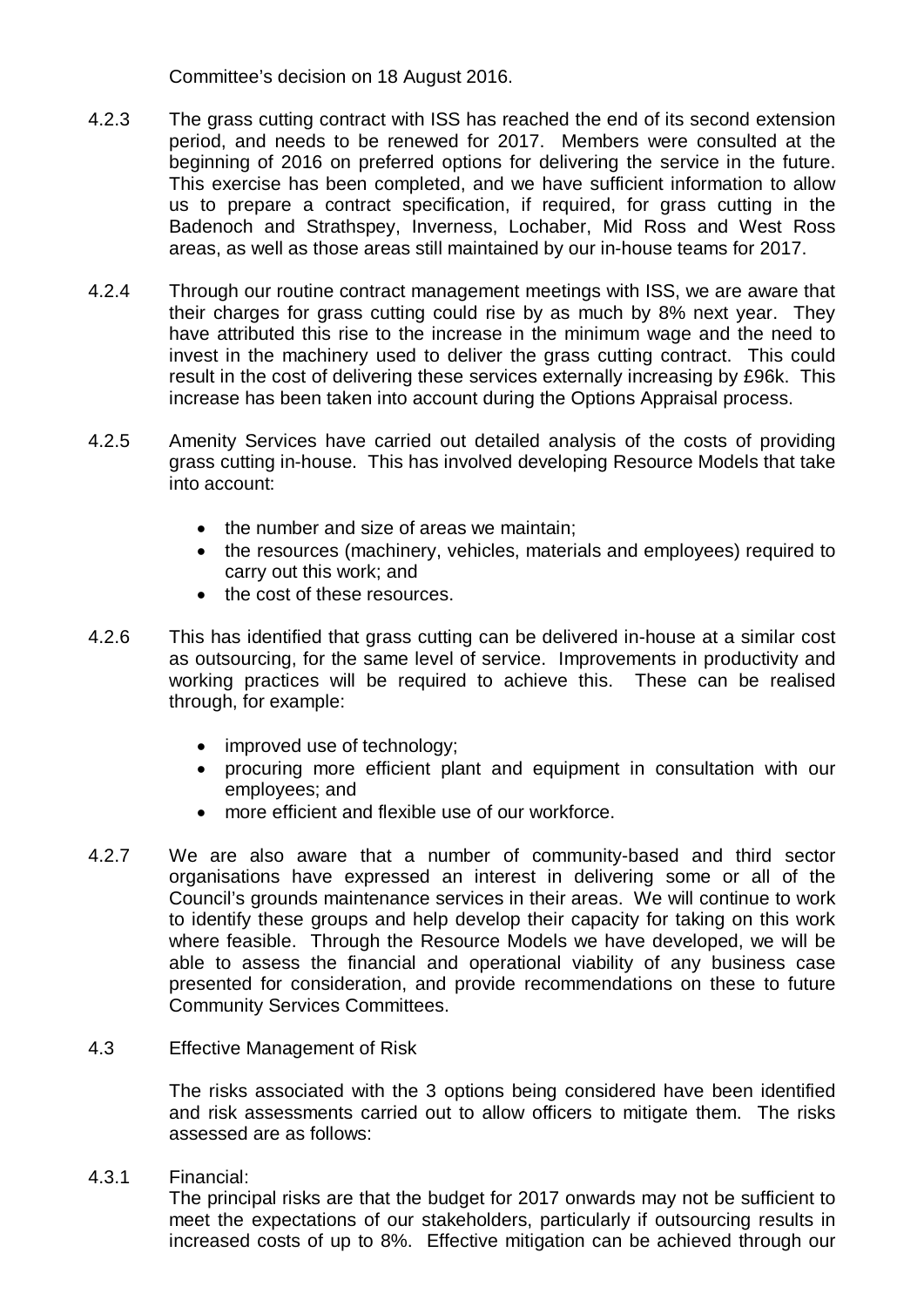review of the existing specification to identify opportunities for cost reduction, and by managing our stakeholders' expectation through effective consultation.

#### 4.3.2 Legal:

As mentioned at paragraph 4.2, the current grass cutting contract with ISS has expired. In terms of the Council's Procurement Standing Orders, the £1.2 million per annum value of the contract will require an EU tendering process. Preliminary discussions with procurement indicate that this will take a minimum of 5 months to complete. There is therefore a risk that these services cannot be procured by the start of the grass cutting season in April 2017. Community Services will work with Procurement Services to identify how these services could be procured in accordance with our Standing Orders.

4.3.3 In addition, TUPE may apply to existing employees of both Golders and ISS, and advice will be sought from both HR and Legal Services on how to mitigate any risks that this will present to the Council.

#### 4.3.4 Reputational:

As mentioned in paragraph 3.1, the quality of grass cutting services across the Highlands has caused concern to our stakeholders. Continued performance issues, either perceived or actual, could result in a loss of credibility for both the Council and those delivering these services. This risk can be mitigated by improving our quality management and inspections systems, as per paragraph 3.2 above, and by improved communication with our stakeholders of what is achievable with the resources we have available to us.

#### 4.3.5 Operational:

Bringing grass cutting in-house, if agreed, will require the recruitment of up to 90 seasonal employees between now and the end of March 2017. A new operational structure will also need to be implemented, both geographically and in terms of front-line management, to reflect the increase in the size of the workforce and the Council's aspirations for the service. A training and development programme for both existing and new employees will need to be developed to address these issues. However, we are confident that an in-house grass cutting service can be established, operating to the required standard, by the end of March 2017.

- 4.4 Flexibility of service delivery in an uncertain financial climate
- 4.4.1 The current financial climate for the Council is one of uncertainty, and it is acknowledged that this will continue for the foreseeable future. The Council must therefore have sufficient control over its resources to allow it to deliver its priorities whilst ensuring that financial efficiencies continue to be achieved.
- 4.4.2 The report to full Council on 27 October 2016 outlined for Members the requirement for considerable further savings to be achieved in 2017/18. As a result it is inevitable that there will be pressure to make savings across all functions, including grass cutting, and a report will come back to the February Council in this regard.
- 4.5 Opportunities for Income Generation

Amenity Services currently provide services to a number of internal and external customers such as Housing Services, Care and Learning and High Life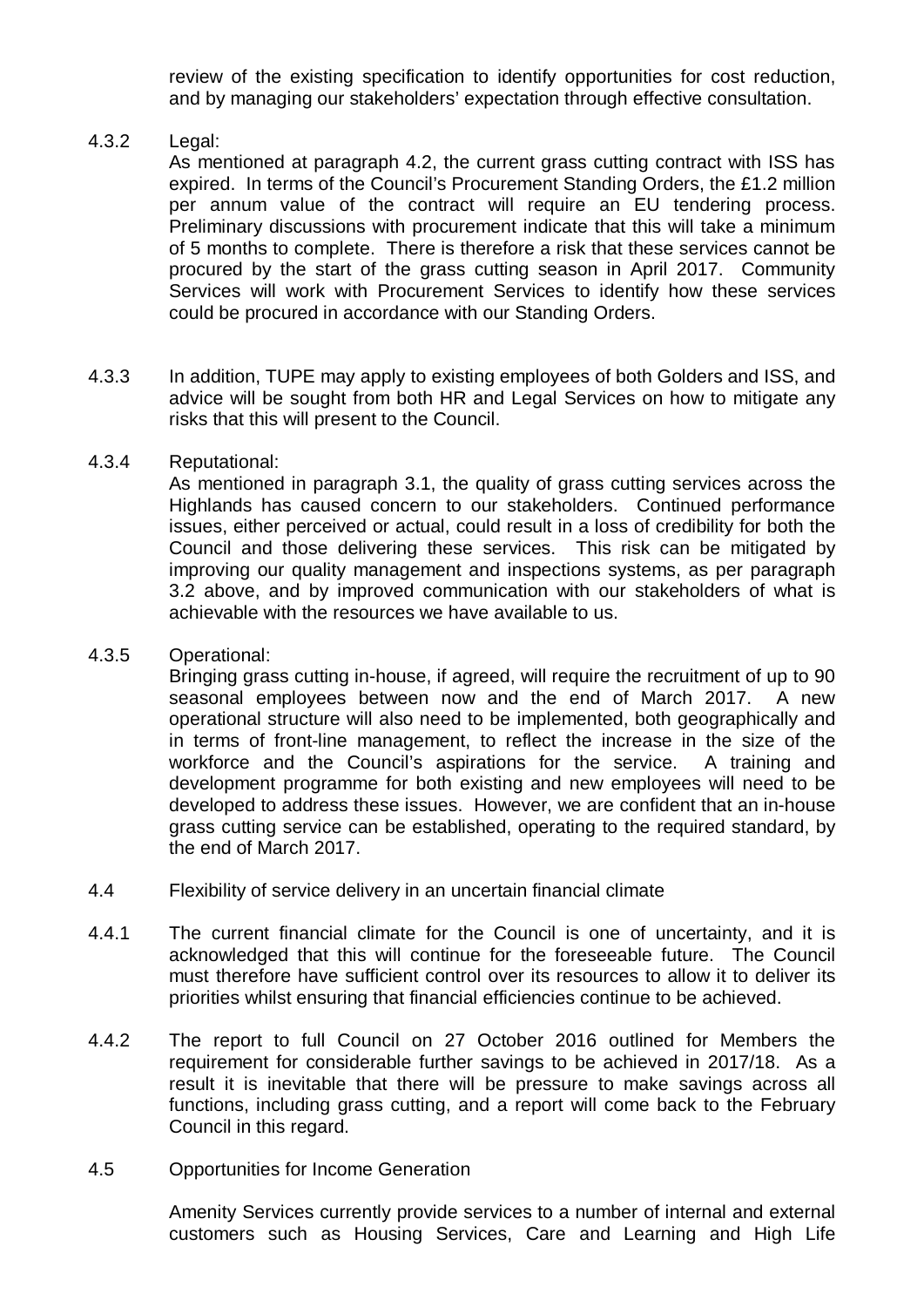Highland. Income generating opportunities available through the 3 options agreed were assessed taking into account the need to adopt a more commercialised approach to service provision. For example, we considered how the Council and any commercial partner could further develop the existing Community Planning Partnership with, for example UHI, NHS Highland, Police Scotland and Scottish Fire and Rescue, to:

- provide Amenity Services throughout the Highlands; and
- identify any other under developed markets in the Highlands.

#### 4.6 Performance Management

- 4.6.1 It is acknowledged that existing arrangements for performance management of both external and internal service providers have not provided sufficient information to allow effective scrutiny and decision-making by both Members and Officers.
- 4.6.2 The Options Appraisal assessed how performance would be managed in each of the 3 Options, and took into account:
	- financial incentives and penalties for external service providers;
	- streamlining of performance management within an in-house provider; and
	- the approach to managing mixed service provision.
- 4.7 Developing capacity to provide support for, for example, communities, events and winter maintenance
- 4.7.1 Amenity Services make a significant contribution to the Council's Civil Contingency arrangements, for example by responding to Severe Weather and Flooding, and also Winter Gritting. Amenity Services also provide operational support to the Council's cultural events programme, and maintaining this level of support has been built into the appraisal.
- 4.7.2 Any new management and operational structure will provide capacity to support community projects such as the redevelopment of community facilities (parks, play areas, sports pitches) or the transfer of front-line services to community organisations.
- 4.8 Contributing to the Council's Localism Agenda
- 4.8.1 E28m of Community Services' budget has already been disaggregated to the 8 Local Committees as part of the Council's commitment to increasing community empowerment.
- 4.8.2 Approximately £1.3m of this budget is for Grounds Maintenance, including play area inspections and repairs. The Options Appraisal considered how the three service delivery options could contribute to improving local decision-making.
- 4.8.3 Through this process, opportunities have been identified for greater involvement of our communities in monitoring the performance of our services through the development of a more customer-focussed specification and performance management system.

#### **5. Outcome of Options Appraisal**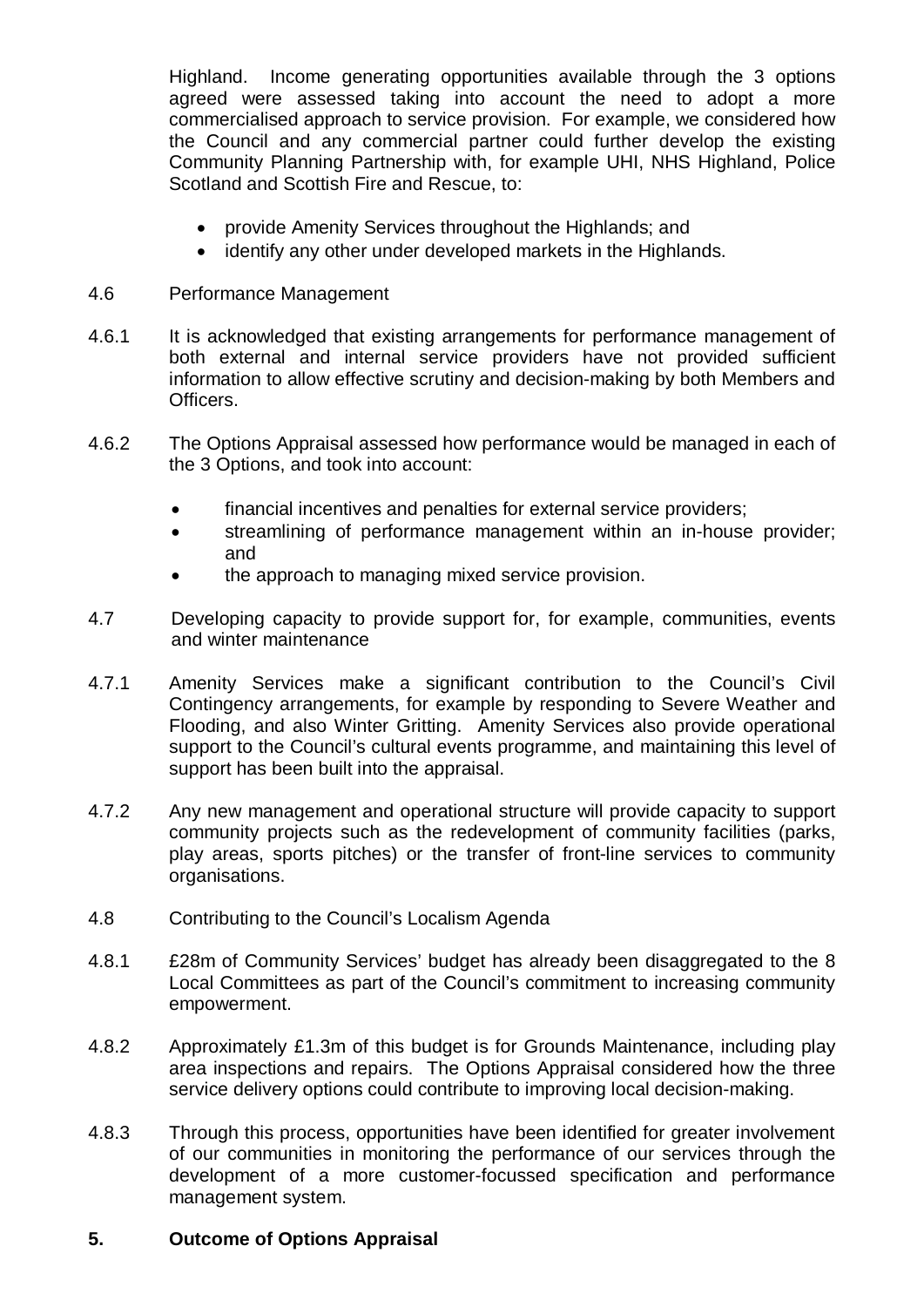- 5.1 The Options Appraisal was conducted using the Council's Options Appraisal Toolkit. The 7 criteria identified in paragraph 4.1 were used to assess the merits of each option, and weightings were applied to reflect the importance of each criterion in contributing to our Corporate and Service Priorities.
- 5.2 The appraisal is summarised in **Appendix 1**, with the main findings as follows:
	- 1. the cost of delivering the service in-house was £90,000 more expensive than a wholly externalised service;
	- 2. risk can be more effectively managed by retaining grass cutting services in-house. This is due to increased uncertainty over the future cost of providing the service, and increased control over the quality of the work being carried out;
	- 3. flexibility in service delivery, both within Amenity Services and across other essential Council services such as Waste Collection and Roads Maintenance, will be improved by retaining services in-house and increasing the pool of available employees;
	- 4. improved opportunities for income generation through public sector partnerships and improved commercial approach to generating business opportunities;
	- 5. retaining work in-house will enhance existing capacity to support our communities;
	- 6. costs of managing the performance of external service providers will be reduced. This approach will also increase ownership of quality and performance within the in-house team; and
	- 7. the opportunities for increasing localism through in-house service provision will be increased by building on the strong links already developed between communities and officers within Amenity Services.
- 5.3 During the Options Appraisal, it was also identified that bringing services inhouse can make a significant contribution to local economies. Research conducted by organisations such as APSE has shown that every £1 spent directly by the Council can generate £1.64 in the local economy through employment and supply chains.
- 5.4 It was therefore identified that insourcing of the grass cutting would be the preferred option, with the following work to be completed by March 2017:-
	- a revised specification for Amenity Services to be developed to ensure that they continue to meet the needs of our stakeholders and can be delivered within existing financial resources;
	- the introduction of a new inspection and reporting system, with closer links with our communities being developed through increased community involvement in quality inspections;
	- a new operational structure to be developed within Community Services to deliver the required improvements in productivity, quality, flexibility, responsiveness and support for our communities; and
	- the recruitment of up to 90 seasonal Amenity Services employees to deliver summer grass cutting services and to be available to support other front-line services as required.

## **6. Implications**

6.1 Resources: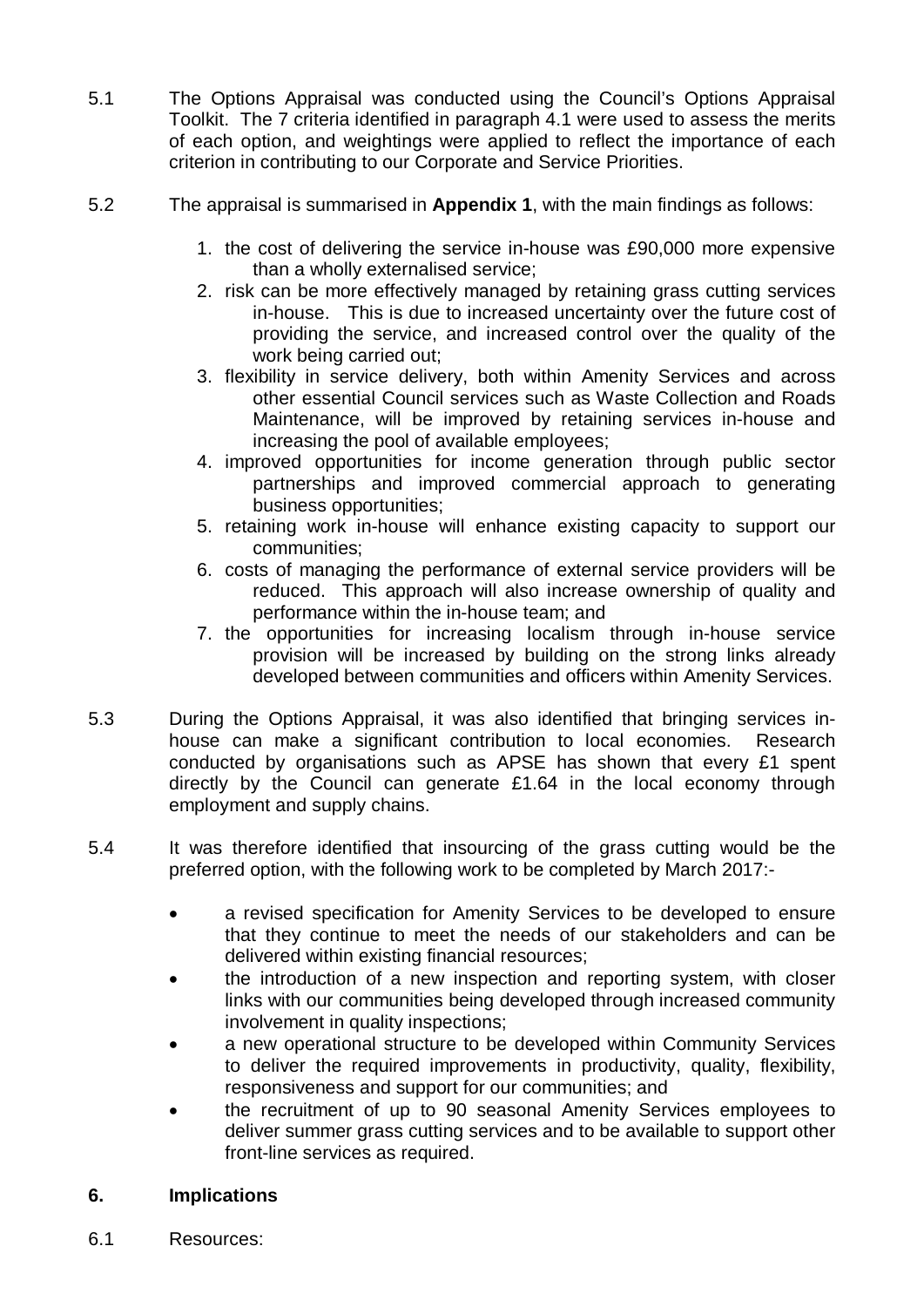No additional resources will be required to deliver the actions identified in the report.

- 6.2 Risk: The financial, legal and reputational risks identified will be mitigated through a systematic risk management approach.
- 6.3 Legal:<br>6.3.1 The ri-
- The risk relating to a challenge regarding the procurement process has been estimated as being low.
- 6.3.2 There may be TUPE implications with regards to employees that transfer in from contractors if services are brought back in-house. Community Services will contractors if services are brought back in-house. work with Legal and HR Services to ensure that the Council meets its obligations in this regard.
- 6.4 Equalities, Climate Change / Carbon Clever, Gaelic and Rural Implications: There are no known equality, climate change / Carbon Clever, Gaelic or other rural implications arising from this report.

#### **Recommendation**

Members are invited to agree that:

- the Director of Community Services establishes an in-house operation that can provide Amenity Services, including grass cutting, throughout the Highlands for Financial Year 2017 / 18 onwards;
- a revised management structure within Amenity Services is prepared to position the service appropriately to respond dynamically, flexibly and positively to the changing National, Council and Service priorities; and
- a new performance management system is identified and implemented to improve scrutiny and decision-making for Amenity Services throughout the Highlands.

| Designation: | <b>Director of Community Services</b>                    |
|--------------|----------------------------------------------------------|
| Date:        | 11 October 2016                                          |
| Author:      | Andy Summers, Head of Environmental and Amenity Services |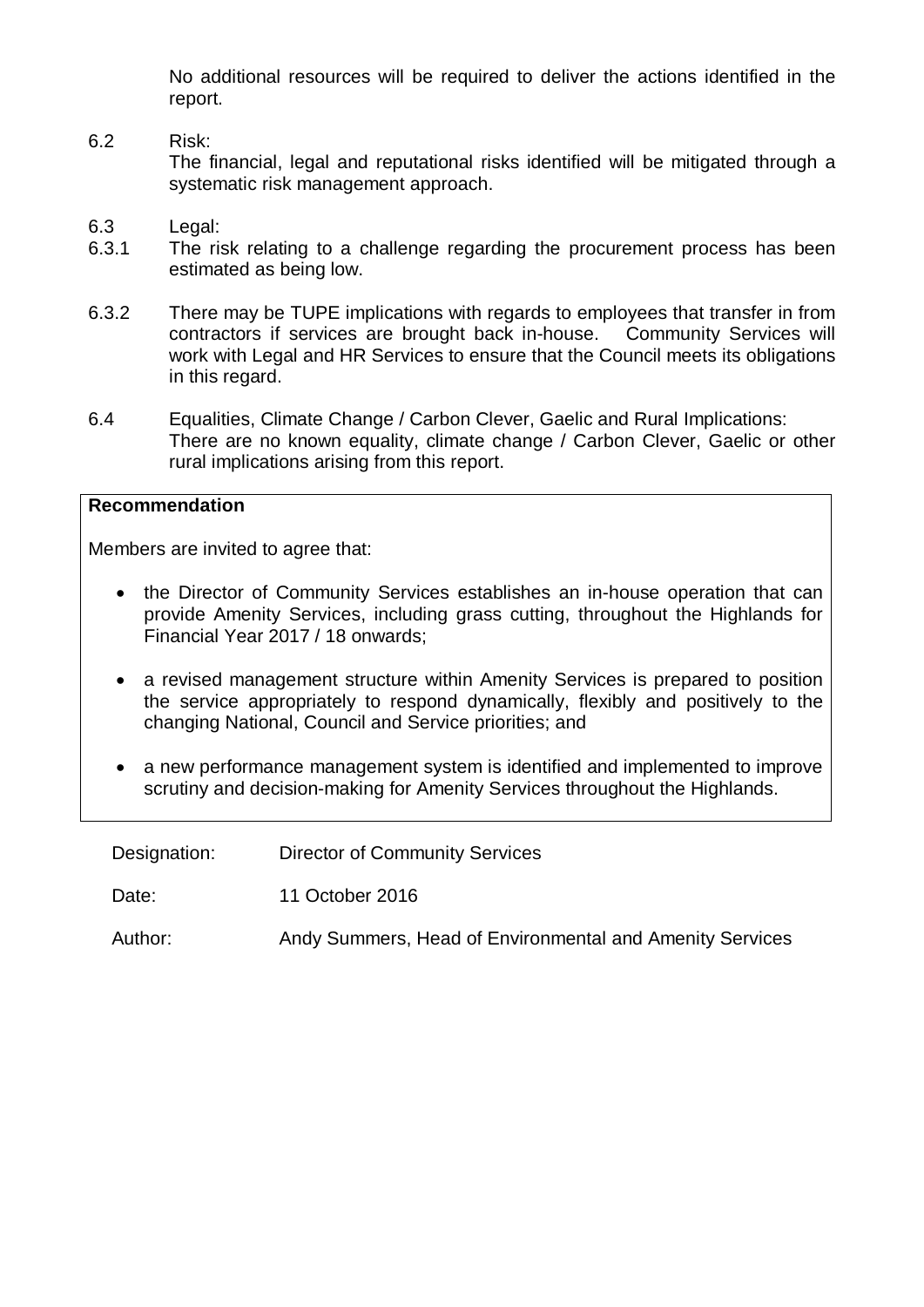**Appendix 1**

|                 |                                                                                     | In-house provision                                                                                                                                                                                                                                                                                                                                                                                                                                                                                                                                                                                                                                                                                                                                                                                         | <b>Externalised provision</b>                                                                                                                                                                                                                                                                                                                                                                                                                                                                                                                                                                                                                                                                                                               | <b>Mixed provision</b>                                                                                                                                                                                                                                                                                                                                                                                                                                                                                                                                                                                                                                                                                                                                                                                                                                                                                                                                                                                                                                            |  |  |  |
|-----------------|-------------------------------------------------------------------------------------|------------------------------------------------------------------------------------------------------------------------------------------------------------------------------------------------------------------------------------------------------------------------------------------------------------------------------------------------------------------------------------------------------------------------------------------------------------------------------------------------------------------------------------------------------------------------------------------------------------------------------------------------------------------------------------------------------------------------------------------------------------------------------------------------------------|---------------------------------------------------------------------------------------------------------------------------------------------------------------------------------------------------------------------------------------------------------------------------------------------------------------------------------------------------------------------------------------------------------------------------------------------------------------------------------------------------------------------------------------------------------------------------------------------------------------------------------------------------------------------------------------------------------------------------------------------|-------------------------------------------------------------------------------------------------------------------------------------------------------------------------------------------------------------------------------------------------------------------------------------------------------------------------------------------------------------------------------------------------------------------------------------------------------------------------------------------------------------------------------------------------------------------------------------------------------------------------------------------------------------------------------------------------------------------------------------------------------------------------------------------------------------------------------------------------------------------------------------------------------------------------------------------------------------------------------------------------------------------------------------------------------------------|--|--|--|
| <b>Criteria</b> |                                                                                     |                                                                                                                                                                                                                                                                                                                                                                                                                                                                                                                                                                                                                                                                                                                                                                                                            |                                                                                                                                                                                                                                                                                                                                                                                                                                                                                                                                                                                                                                                                                                                                             |                                                                                                                                                                                                                                                                                                                                                                                                                                                                                                                                                                                                                                                                                                                                                                                                                                                                                                                                                                                                                                                                   |  |  |  |
|                 | 1. The overall cost of service,                                                     | £2,393,052                                                                                                                                                                                                                                                                                                                                                                                                                                                                                                                                                                                                                                                                                                                                                                                                 | £2,335,134                                                                                                                                                                                                                                                                                                                                                                                                                                                                                                                                                                                                                                                                                                                                  | £2,393,052                                                                                                                                                                                                                                                                                                                                                                                                                                                                                                                                                                                                                                                                                                                                                                                                                                                                                                                                                                                                                                                        |  |  |  |
|                 | 2. Effective management of<br>risk, including financial,<br>legal and reputational, | a. Financial – increase in cost of<br>Mitigate<br>providing service.<br>through, prioritising specification<br>consultation<br>with<br>(in<br>stakeholders)<br>b. Legal - TUPE. Council will<br>comply with TUPE Regulations<br>Sufficient<br>where applicable.<br>time is available to follow TUPE<br>procedures<br>c. Reputational<br>develop<br>$\overline{\phantom{m}}$<br>improved quality management<br>and inspection<br>procedures,<br>improve communication with<br>stakeholders<br>d. Operational -<br>bringing grass<br>cutting in-house, if agreed, will<br>require<br>recruitment of up to 90<br>employees<br>seasonal<br>between now and the end of<br>March 2017<br>new operational structure<br>n.<br>iii.<br>training and development<br>programme for both existing<br>and new employees | a. Financial – contractors' price<br>increases. Mitigate through,<br>prioritising specification (in<br>consultation<br>with<br>stakeholders)<br>b. Legal $-$ compliance with<br>Standing<br>Procurement<br>Orders with<br>regards to<br>challenging timescales<br>Reputational $-$ work in<br>C.<br>partnership with contractors<br>to develop improved quality<br>management and inspection<br>procedures,<br>improve<br>communication<br>with<br>stakeholders<br>existing<br>Operational<br>d.<br>$\overline{\phantom{m}}$<br>relatively<br>contractor<br>has<br>workforce<br>stable<br>and<br>structure.<br>management<br>However, no guarantee that<br>existing contractor would be<br>successful in any future<br>procurement exercise | a. Financial – increase in cost of<br>providing service.<br>Mitigate<br>through, prioritising specification<br>consultation<br>with<br>(in<br>stakeholders)<br>b.<br>Legal<br>compliance<br>$\sim$ $-$<br>with<br>Procurement Standing Orders re<br>value of contract, challenging<br>timescales<br>Reputational<br>$\overline{\phantom{m}}$<br>work<br>C.<br>- in<br>partnership with contractors to<br>develop<br>improved<br>quality<br>management and<br>inspection<br>procedures,<br>improve<br>communication with stakeholders<br>Operational<br>d.<br>existing<br>contractor<br>has<br>relatively stable workforce and<br>management structure. However,<br>guarantee that<br>existing<br>no<br>contractor would be successful in<br>any future procurement exercise<br>ii.<br>bringing grass cutting in<br>house, if agreed, will require<br>recruitment of up to 90 seasonal<br>employees between now and the<br>March 2017; new<br>of<br>end<br>operational structure, and training<br>and development programme for<br>both existing and new employees |  |  |  |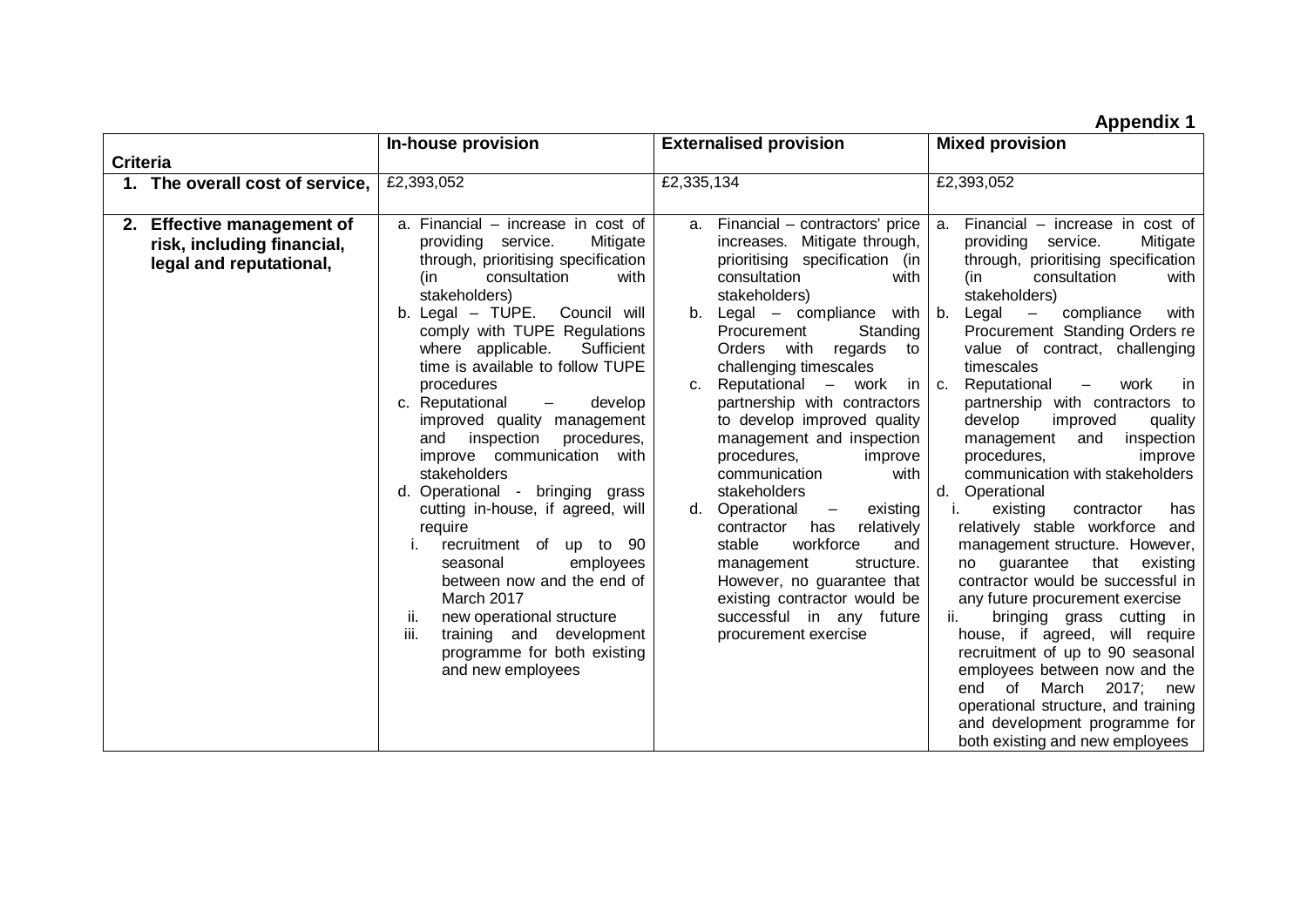| <b>Criteria</b>                                                                        | In house provision                                                                                                                                                                                                                                                                                                                                                                                                              | <b>Externalised provision</b>                                                                                                                                                                                                                                                                                                                                                                                                       | <b>Mixed provision</b>                                                                                                                                                                                                                                                                                                                                                                                                                       |
|----------------------------------------------------------------------------------------|---------------------------------------------------------------------------------------------------------------------------------------------------------------------------------------------------------------------------------------------------------------------------------------------------------------------------------------------------------------------------------------------------------------------------------|-------------------------------------------------------------------------------------------------------------------------------------------------------------------------------------------------------------------------------------------------------------------------------------------------------------------------------------------------------------------------------------------------------------------------------------|----------------------------------------------------------------------------------------------------------------------------------------------------------------------------------------------------------------------------------------------------------------------------------------------------------------------------------------------------------------------------------------------------------------------------------------------|
| <b>Flexibility of service</b><br>delivery in an uncertain<br>financial climate         | By delivering services in-<br>a.<br>house, improve flexibility to<br>react to changing financial<br>and council priorities<br>Also have ability to realise<br>b.<br>savings through efficiency<br>and productivity<br>improvements, and revised<br>specifications<br>Savings achievable by<br>C.<br>reducing specification<br>Use seasonal / new<br>$d_{\cdot}$<br>employees flexibly to deliver<br>a range of Amenity Services | Potential that by locking in to<br>a.<br>longer term contracts, may<br>reduce flexibility required to<br>address forthcoming financial<br>challenges<br>Shorter contracts may<br>b.<br>increase cost.<br>Savings achievable by<br>c.<br>reducing specification<br>However, externalised<br>d.<br>provision would reduce<br>ability to realise savings<br>internally through efficiency<br>improvements or revised<br>specifications | Potential that by locking in to<br>а.<br>longer term contract, may<br>reduce flexibility required to<br>address forthcoming financial<br>challenges<br>Shorter contracts may<br>$b_{-}$<br>increase cost.<br>Savings achievable by<br>$C_{1}$<br>reducing specification<br>However, externalised<br>d.<br>provision would reduce<br>ability to realise savings<br>internally through efficiency<br>improvements or revised<br>specifications |
| <b>Opportunities for income</b><br>4.<br>generation and a more<br>commercial approach, | knowledge within Highlands<br>Local<br>provides<br>with<br>competitive<br><b>us</b><br>advantage in identifying opportunities<br>for public partnership working. Can<br>also build on existing relationships<br>Community<br>within<br>Health<br>Partnerships<br>All risk lies with Council, as would all<br>profits<br>Current lack of commercial expertise<br>may mitigate against this                                       | Partnership<br>approach<br>can<br>be<br>adopted with successful contractor to<br>develop Public Sector model and use<br>expertise from all organisations to<br>deliver Best Value for Public Sector<br>in the Highlands<br>Would need to identify appetite within<br>Council for this approach<br>As well as sharing risk,<br>е.<br>profits would also need to be<br>shared                                                         | Partnership<br>be<br>approach<br>can<br>adopted with successful contractor to<br>develop Public Sector model and use<br>expertise from all organisations to<br>deliver Best Value for Public Sector<br>in the Highlands<br>Would need to identify appetite within<br>Council for this approach<br>As well as sharing risk,<br>е.<br>profits would also need to be<br>shared                                                                  |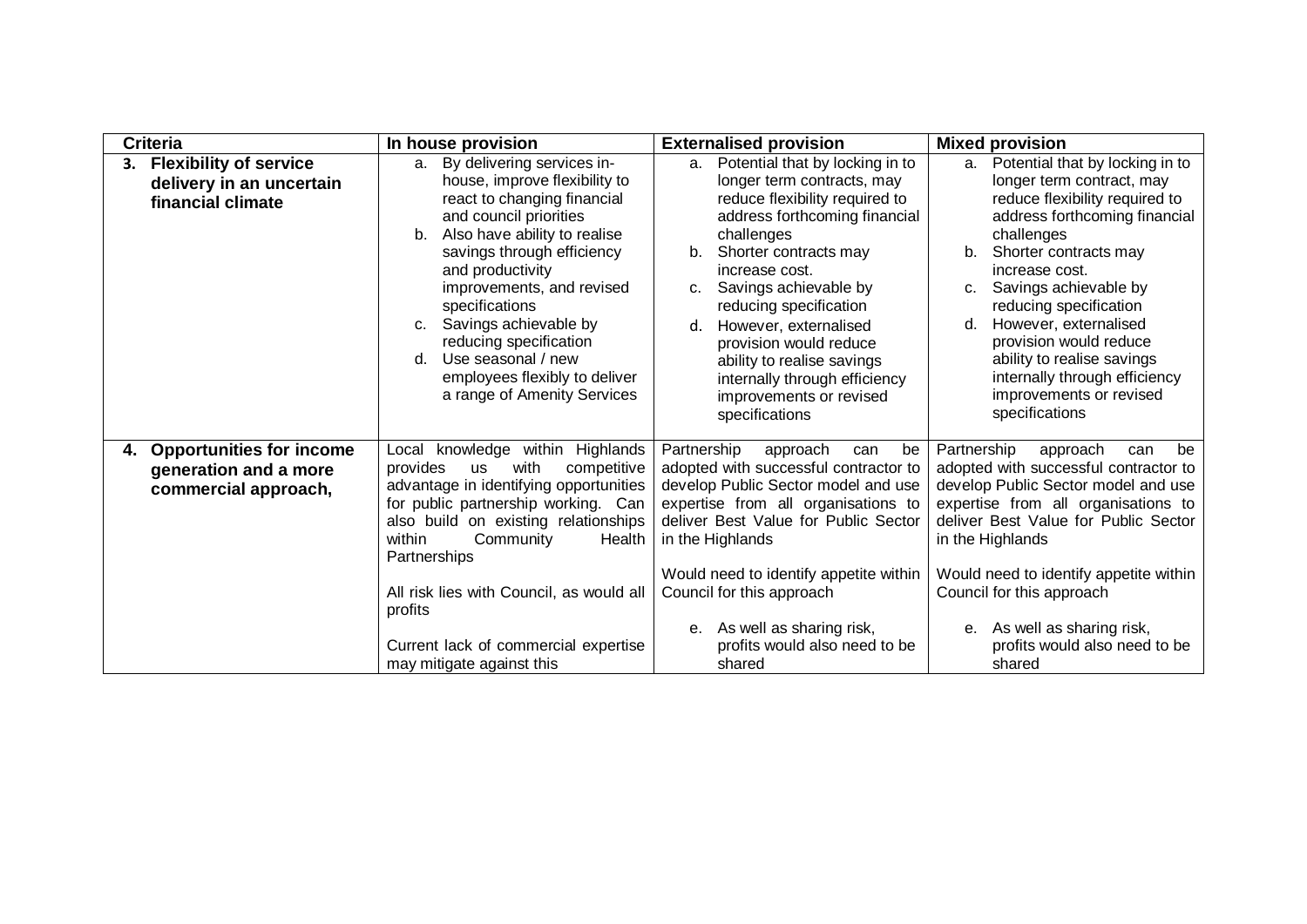| <b>Criteria</b>           | In house provision                                                                                                                                                                                                                                                                                                                                                                                                                                                                                                             | <b>Externalised provision</b>                                                                                                                                                                                                                                                                                                                                                                                                                                                    | <b>Mixed provision</b>                                                                                                                                                                                                                                                                                                                                                                                                                                                                                                                                                  |  |  |  |
|---------------------------|--------------------------------------------------------------------------------------------------------------------------------------------------------------------------------------------------------------------------------------------------------------------------------------------------------------------------------------------------------------------------------------------------------------------------------------------------------------------------------------------------------------------------------|----------------------------------------------------------------------------------------------------------------------------------------------------------------------------------------------------------------------------------------------------------------------------------------------------------------------------------------------------------------------------------------------------------------------------------------------------------------------------------|-------------------------------------------------------------------------------------------------------------------------------------------------------------------------------------------------------------------------------------------------------------------------------------------------------------------------------------------------------------------------------------------------------------------------------------------------------------------------------------------------------------------------------------------------------------------------|--|--|--|
| 5. Performance management | Removing client / contractor split will<br>streamline management of the<br>service and improve ownership of<br>performance and quality<br>Proposed LAMS system is<br>transparent and can be used by both<br>external contractor or in-house<br>service provider<br>Inspection will be incorporated into<br>"business as usual" for front line<br>managers and officers within Amenity<br>Services, reducing costs<br>Revised monitoring systems will<br>increase opportunities for monitoring<br>of performance by communities | Incentive for satisfactory levels of<br>performance are financial (i.e. paid<br>by results, penalties / retention of<br>payments for poor performance)<br>Higher cost of monitoring and<br>managing performance of external<br>contractors<br>Proposed LAMS system is<br>transparent and can be used by both<br>external contractor or in-house<br>service provider<br>Revised monitoring systems will<br>increase opportunities for monitoring<br>of performance by communities | Incentive for satisfactory levels of<br>performance are financial where<br>service is provided externally (i.e.<br>paid by results, penalties / retention<br>of payments for poor performance)<br>Higher cost of monitoring and<br>managing performance of external<br>contractors will still apply to mixed<br>service provision<br>Proposed LAMS system is<br>transparent and can be used by both<br>external contractor or in-house<br>service provider<br>Revised monitoring systems will<br>increase opportunities for monitoring<br>of performance by communities |  |  |  |
|                           |                                                                                                                                                                                                                                                                                                                                                                                                                                                                                                                                |                                                                                                                                                                                                                                                                                                                                                                                                                                                                                  |                                                                                                                                                                                                                                                                                                                                                                                                                                                                                                                                                                         |  |  |  |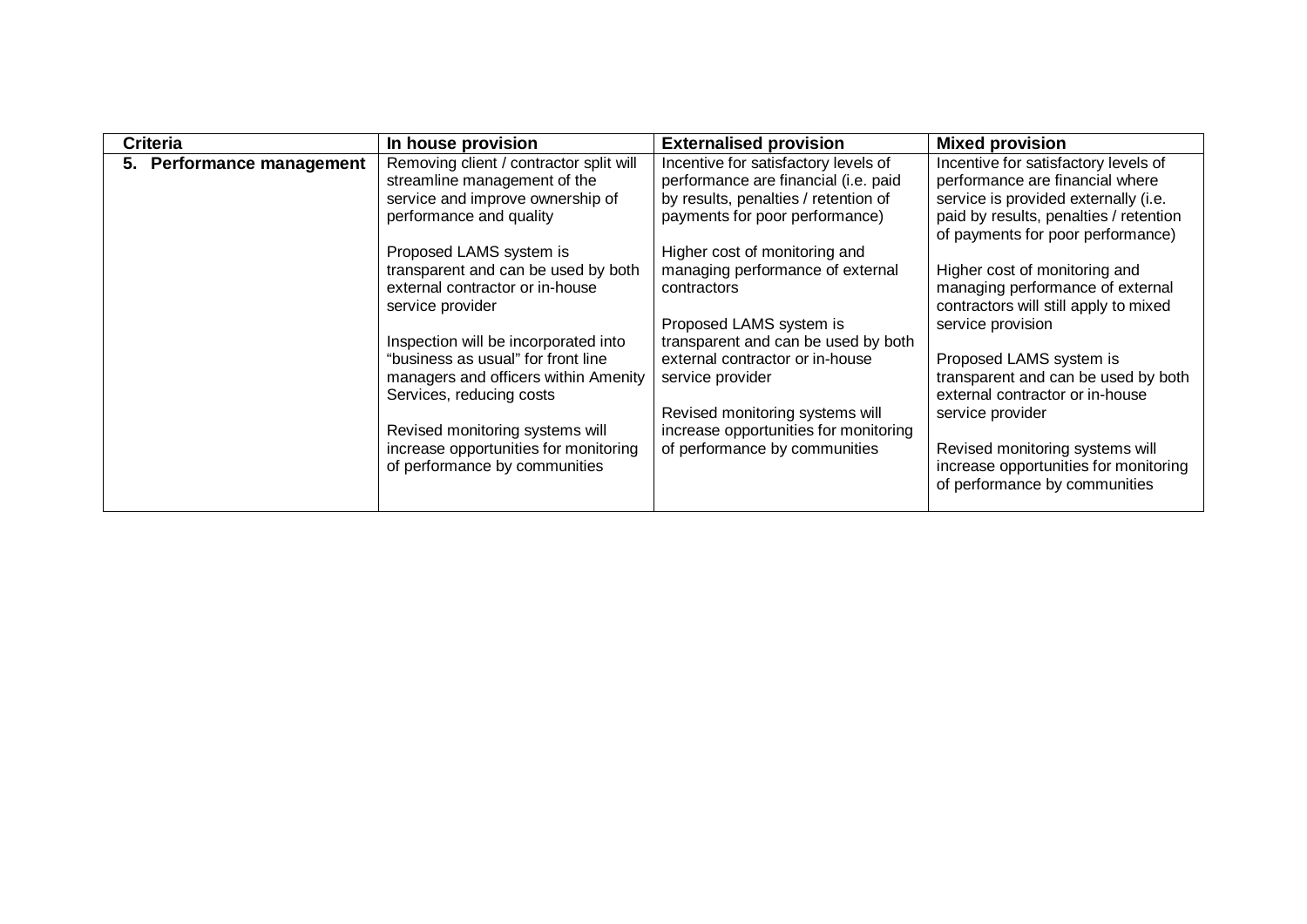| <b>Criteria</b> |                                                                                                                                                                                                                                                                             | In house provision                                                                                                                                                                        | <b>Externalised provision</b>                                                                                                                                                                                                                                                                                 | <b>Mixed provision</b>                                                                                                                                                                                                                                                                                                                                                                                                                                             |  |  |
|-----------------|-----------------------------------------------------------------------------------------------------------------------------------------------------------------------------------------------------------------------------------------------------------------------------|-------------------------------------------------------------------------------------------------------------------------------------------------------------------------------------------|---------------------------------------------------------------------------------------------------------------------------------------------------------------------------------------------------------------------------------------------------------------------------------------------------------------|--------------------------------------------------------------------------------------------------------------------------------------------------------------------------------------------------------------------------------------------------------------------------------------------------------------------------------------------------------------------------------------------------------------------------------------------------------------------|--|--|
|                 | 6. Developing capacity to<br>provide support for, for<br>example, communities,<br>events and winter<br>maintenance                                                                                                                                                          | Capacity can be developed within in-<br>house team for<br>a. winter<br>maintenance<br>activities,<br>roads maintenance, and<br>b.<br>refuse collection<br>C.<br>within existing resources | Can be built in to any contract in<br>terms of Corporate and Social<br>Responsibility,<br>contract<br><b>or</b><br>in.<br>specification. However, will carry a<br>cost<br>Contractor would be able to bring<br>expertise from elsewhere within their<br>organisation                                          | Can be built in to any contract in<br>terms of Corporate and<br>Social<br>Responsibility,<br>or<br>contract<br>in.<br>specification. However, will carry a<br>cost<br>Contractor would be able to bring<br>expertise from elsewhere within their<br>organisation<br>More difficult to develop capacity<br>within in-house team for<br>maintenance<br>winter<br>a.<br>activities,<br>b. roads maintenance, and<br>c. refuse collection<br>within existing resources |  |  |
|                 | Increased local control of services if<br>7. Alignment with the<br>delivered in house<br>Council's localism agenda<br>Opportunity to build on existing<br>relationships with communities and<br><b>Elected Members</b><br>Reflect community<br>monitoring of<br>performance |                                                                                                                                                                                           | Potential<br>for reduced<br>control<br>of<br>external contractor if services are<br>outsourced<br>Potential that lack of local knowledge<br>and under developed relationships<br>communities<br>and<br>Elected<br>with<br>Members will reduce contribution that<br>contractor can make to localism<br>agenda. | Potential<br>for reduced<br>control of<br>external contractor if services are<br>outsourced<br>Potential that lack of local knowledge<br>and under developed relationships<br>communities<br>Elected<br>with<br>and<br>Members will reduce contribution that<br>contractor can make to localism<br>agenda.                                                                                                                                                         |  |  |